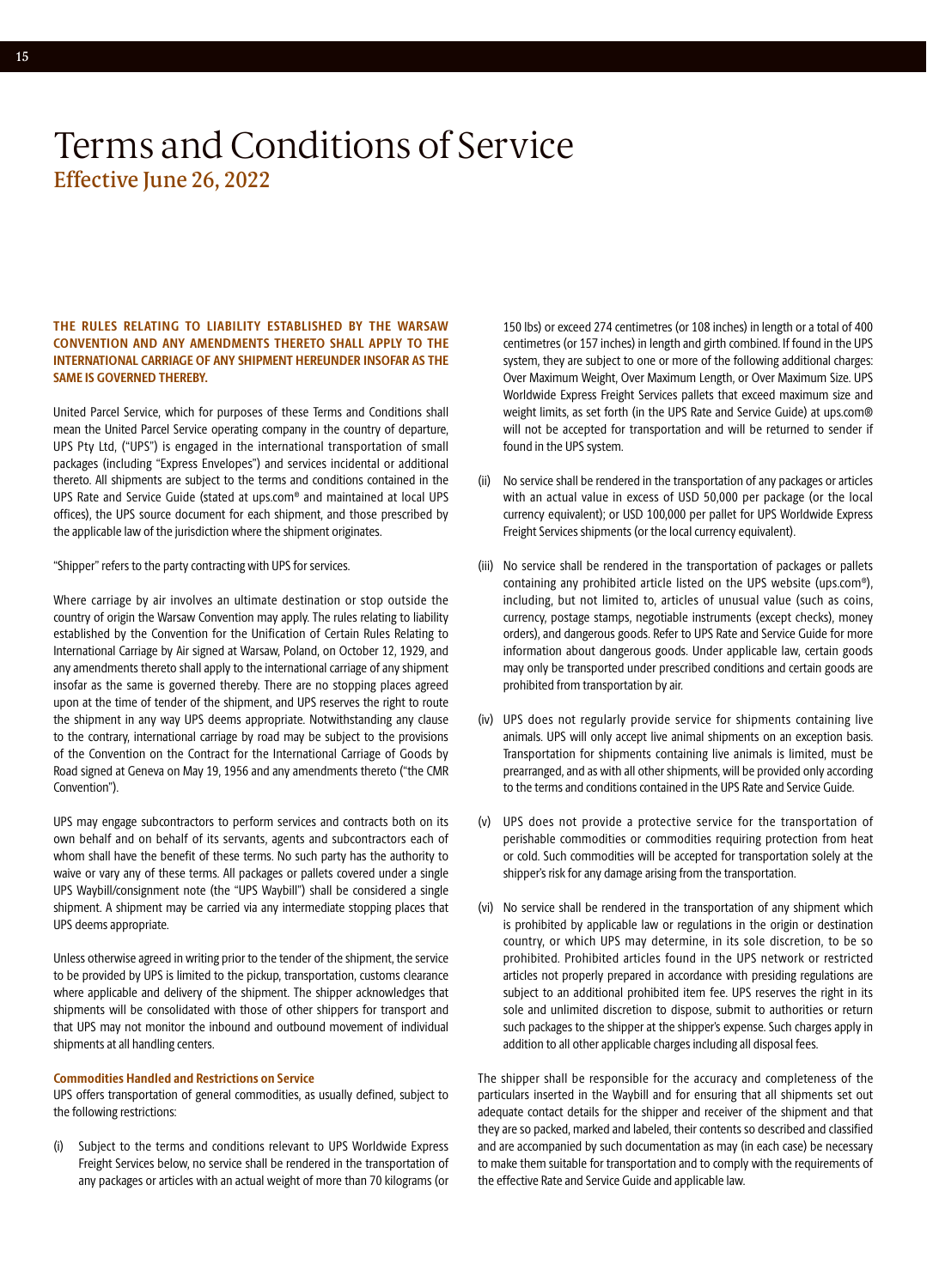# Terms and Conditions Terms and Conditions of Service

## Terms and Conditions of Service Effective June 26, 2022

### **(Continued)**

#### **Large Package Surcharge**

An additional charge applies for packages that are considered large. A package is considered a "Large Package" when its length plus girth [(2 X width) + (2 X height)] combined exceeds 300 centimetres (118 inches), but does not exceed the maximum UPS size of 400 centimetres (157 inches). Large Packages shipped are subject to a minimum billable weight of 40 kilograms (90 pounds).

An Additional Handling Charge will not be assessed when a Large Package Surcharge is applied.

#### **Over Maximum Limits Charges**

Packages that exceed the weight or size restrictions set forth in the Terms and Conditions of Service ("Items Not Accepted for Transportation") are subject to one or more of the following additional charges: Over Maximum Weight, Over Maximum Length, or Over Maximum Size. Such charges apply in addition to all other applicable charges, including but not limited to the Large Package Surcharge.

#### **Additional Handling Charge**

An Additional Handling charge will be assessed for any package that requires special handling, as determined by UPS in its sole discretion, including, but not limited to:

- (i) Any article that is not fully encased in corrugated cardboard, including but not limited to metal, wood, hard plastic, soft plastic (e.g. plastic bag) or expanded polystyrene foam (e.g. styrofoam);
- (ii) Any cylindrical-like item, such as a barrel, drum, pail, or tire, that is not fully encased in a corrugated cardboard shipping container;
- (iii) Any package with the longest side exceeding 122 centimetres (or 48 inches) or its second-longest side exceeding 76 centimetres (or 30 inches);
- (iv) Any package with an actual weight greater than 32 kilograms (or 70 pounds); and
- (v) Each package, excluding UPS Worldwide Express Freight Services shipments, where the average weight per package is greater than 32 kilograms (or 70 pounds) and the weight for each package is not specified in the UPS Shipping System used.

UPS reserves the right to assess the charge for any package that, in UPS's sole discretion, requires special handling.

#### **Oversize Pallet Handling Surcharge**

An Oversize Pallet Handling Surcharge will apply to UPS Worldwide Express Freight Services pallets that are classified as Oversize. A pallet is considered Oversize when its dimensions exceed the thresholds set forth at [https://www.ups.com/assets/resources/media/wwef\\_max\\_dim.pdf](https://www.ups.com/assets/resources/media/wwef_max_dim.pdf)[.](https://www.ups.com/media/en/wwef_max_dim.pdf)

UPS Worldwide Express Freight Services pallets are subject to maximum size restrictions (which vary by origin and destination) as set forth at [https://www.ups.com/assets/resources/media/wwef\\_max\\_dim.pdf.](https://www.ups.com/assets/resources/media/wwef_max_dim.pdf) Pallets that exceed these size restrictions require prior approval from UPS and are subject to an Oversize Pallet Handling Surcharge if accepted by UPS for service.

#### **Timely Upload of PLD**

The Shipper must provide Timely Upload of Package Level Detail ("PLD") to UPS. If timely upload of PLD is not provided, certain UPS services are unavailable, including but not limited to Paperless Invoice Service and Service Guarantee. Timely Upload of PLD as use in these Terms refers to the electronic transmission of all applicable PLD information to UPS at or before the time that Shipments are tendered to UPS. PLD includes, but is not limited to, Consignee's full name, complete delivery address, and Shipment dimensions and weight.

By including the email address of the Consignee or associated addressee in PLD for a Shipment ("PLD Email Address(es)"), the Shipper acknowledges and agrees that UPS may send notifications related to the delivery of such Shipment to the Shipment's associated PLD Email Address(es) and may use such PLD Email Address(es) in accordance with the UPS Privacy Notice in effect at the time of shipping, to the extent permitted by law. The Shipper warrants that (i) informed and specific consent has been secured from the individual associated with each PLD Email Address(es) to receive notifications related to the delivery of such Shipments and for use by UPS of the PLD Email Address in accordance with the UPS Privacy Notice in effect at the time of shipping, to the extent permitted by law and that (ii) the PLD Email Address(es) is accurate and is controlled by the Consignee or associated addressee for the Shipment with which it is associated. The Shipper shall defend, indemnify and hold harmless UPS, its parent corporation, and affiliated companies, their officers, directors, employees, agents, and their successors and assigns, from and against any and all liability, losses, damages, costs and expenses (including reasonable legal fees) of any nature whatsoever incurred or suffered in connection with damages arising out of or resulting from any breach of the warranties in the previous sentence.

#### **UPS Paperless Invoice Service**

UPS Paperless Invoice Service provides shippers with the option of having electronic commercial invoices, which reflect their sale transactions of merchandise, prepared for them. This service would help shippers to expedite customs clearance of their international shipments and it is available to shippers who register with UPS in advance of shipping.

By using UPS Paperless Invoice service, the shipper authorises UPS to use the shipper's letterhead and electronic signature to prepare true, correct, and paperless commercial invoices that reflect, in all material respects, the shipper's sale transactions of merchandise to its buyers necessary to expedite in accordance with law the export and customs clearance of international shipments.

All commercial invoice information must be provided by the shipper, to ensure the accuracy and completeness of the Paperless Invoice. Timely upload of Package Level Details (PLD) by shippers is also required for use of this service. PLD includes, but is not limited to, the consignee's full name, complete delivery address and shipment dimensions and weight. If timely upload of PLD is not provided, certain UPS services are unavailable. Timely Upload of PLD as used in these Terms refers to the electronic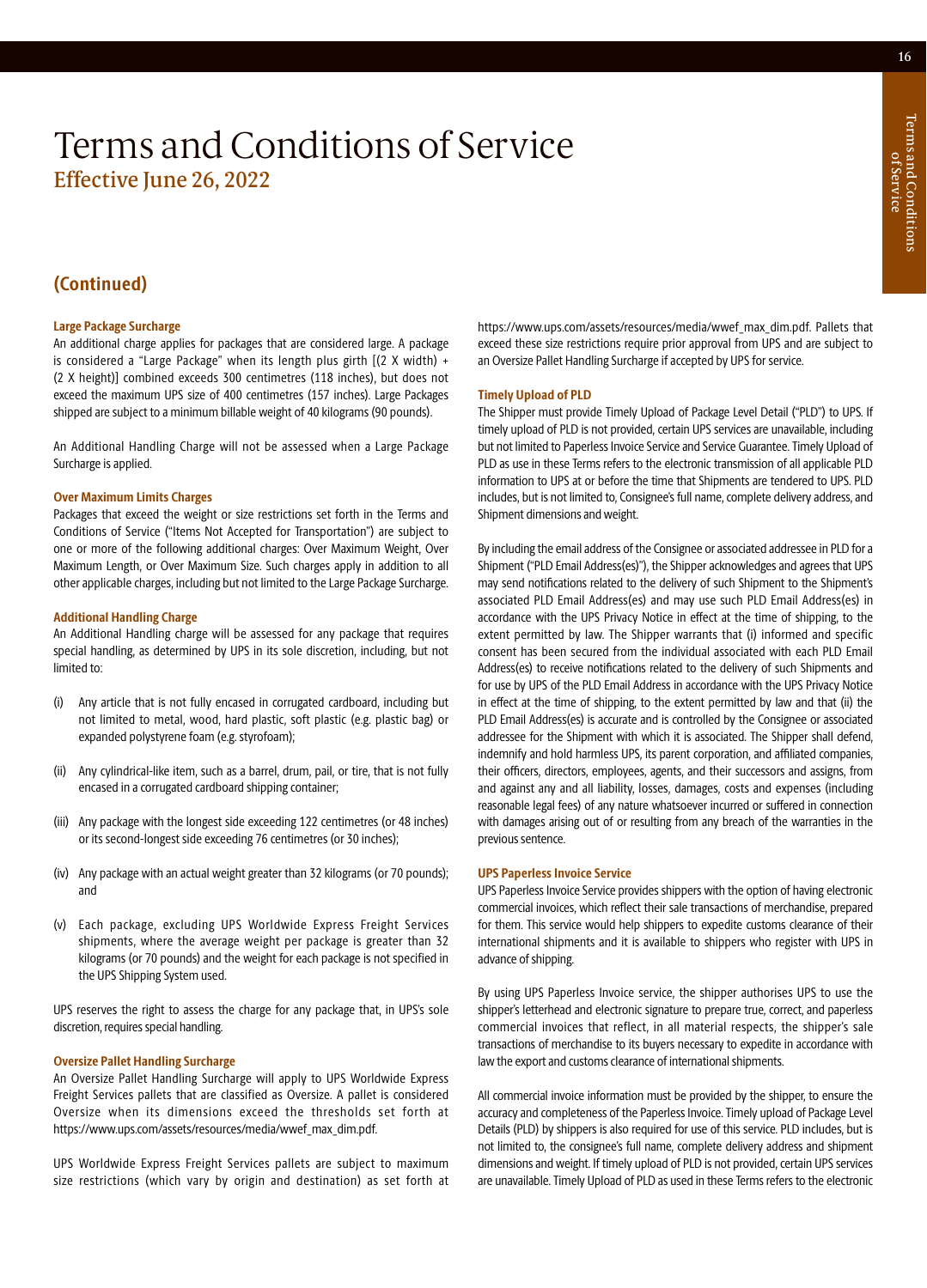### **(Continued)**

transmission of all applicable PLD information to UPS at or before the time that Shipments are tendered to UPS. PLD includes, but is not limited to, Consignee's full name, complete delivery address, and Shipment dimensions and weight.

#### **UPS Import Control®**

UPS Import Control service allows a shipper to process an import shipment, including commercial invoice. Where available, a shipper may use UPS Import Control service to create a Print Import Label, Electronic Import Label, Print and Mail Import Label to provide to the sender of the shipment. UPS Import Control is available only in countries where UPS pickup services are available. An additional charge for each UPS Import Control label as set forth in the UPS Rates in effect at the time the charge is applied.

UPS Import Control is available for packages and pallets processed through WorldShip®, UPS CampusShip®, UPS Internet Shipping, or UPS Developer Kit and also for packages only, processed through WorldShip or an approved UPS Ready® solution.

Shipments containing certain items are prohibited from being shipped and are not accepted by UPS for UPS Import Control® service including, but not limited to Hazardous Materials shipments requiring shipping papers or firearms shipments requiring Delivery Confirmation Services. C.O.D. service is not available for UPS Import Control shipments.

The maximum actual or declared value for a UPS Import Control shipment is USD 50,000 per package and USD 100,000 per pallet; provided that for any UPS Import Control package or pallet with an actual or declared value in excess of USD 1,000, the shipper must ensure that a UPS high value shipment summary is generated and signed by the UPS driver upon tender of the package or pallet to UPS. If no high value shipment summary is obtained and signed, the maximum actual or declared value of each such package or pallet is limited to USD 1,000.

#### **Print Return Label; Electronic Return Label**

Shipments can be returned from an address using Print Return, or Electronic Return Labels.

The maximum actual or declared value for each domestic Print Return Label, or Electronic Return Label shipment is USD 1,000 per package or pallet.

The maximum actual or declared value for each international Print Return Label, or Electronic Return Label shipment is USD 50,000 per package or USD 100,000 per pallet; provided that for any such shipment with an actual or declared value in excess of USD 1,000, the shipper must ensure that a UPS high value shipment summary is generated and signed by the UPS driver upon tender of the shipment to UPS. If no high value shipment summary is obtained and signed, the maximum actual or declared value for each such package or pallet is limited to USD 1,000.

Upon delivery, a shipment returned will be charged the rate calculated from the pickup location to the destination via the service selected. An additional charge for each Print Return Label, and Electronic Return Label shipment will be assessed when the service is requested. The applicable charges will be those set forth in the UPS Rates in effect at the time the charge is applied.

Upon delivery, a shipment returned will be charged the rate calculated from the pickup location to the destination via the service selected. An additional charge for each Print Return Label, Electronic Return Label, and Print and Mail Return Label shipment will be assessed when the service is requested. The applicable charges will be those set forth in the UPS Rates in effect at the time the charge is applied.

#### **Deliveries Attempted Three Times Without Extra Charge**

Where applicable, if UPS is unable to complete delivery of a shipment, a notice will be left at the consignee's address stating that delivery has been attempted. Thereafter, a second, and if necessary, a third attempt to deliver the packages will be made without additional charge. For UPS Worldwide Express Freight Services shipments, only one delivery attempt will be made; subsequent delivery attempts are subject to additional charges which will be charged to the consignee.

UPS may deliver a shipment to the consignee or the consignee's actual or apparent agent or representative or pursuant to consignee's instructions, to the address or location specified in the UPS shipping system, to any person present at the address or location specified in the UPS shipping system, to a reasonable alternate address or location, in accordance with trade custom or usage, pursuant to UPS's driver release procedures or delivery pursuant to UPS's Shipper Release procedures. UPS does not limit delivery of a shipment to a person specified as the consignee. UPS may use an electronic device to obtain proof of delivery and the shipper agrees that it will not object to UPS relying on a printed copy of this as evidence merely on the grounds that the information concerned is obtained and stored in electronic form.

#### **Special Handling of Undeliverable Shipments; Refused Shipment Returned**

Shipments refused by the consignee, or which for any other reason cannot be delivered, will be held, and UPS will attempt to contact the shipper for further instructions, including return. If the return of the shipment is refused by the shipper, or the shipment cannot otherwise be returned to the shipper, UPS will retain the shipment for a reasonable period of time, to be determined at its sole discretion (not to exceed thirty days), and upon exercising reasonable commercial efforts at notifying the shipper, UPS reserves the right to deal with the shipment thereafter in any manner at its sole discretion, including but not limited to disposal of the package. The shipper will be responsible for payment of all charges, including, but not limited to, forwarding, disposal, or return transportation charges, as well as any duty and tax, if applicable. UPS will not be liable for any claims for loss or damage to a shipment refused by the shipper on return.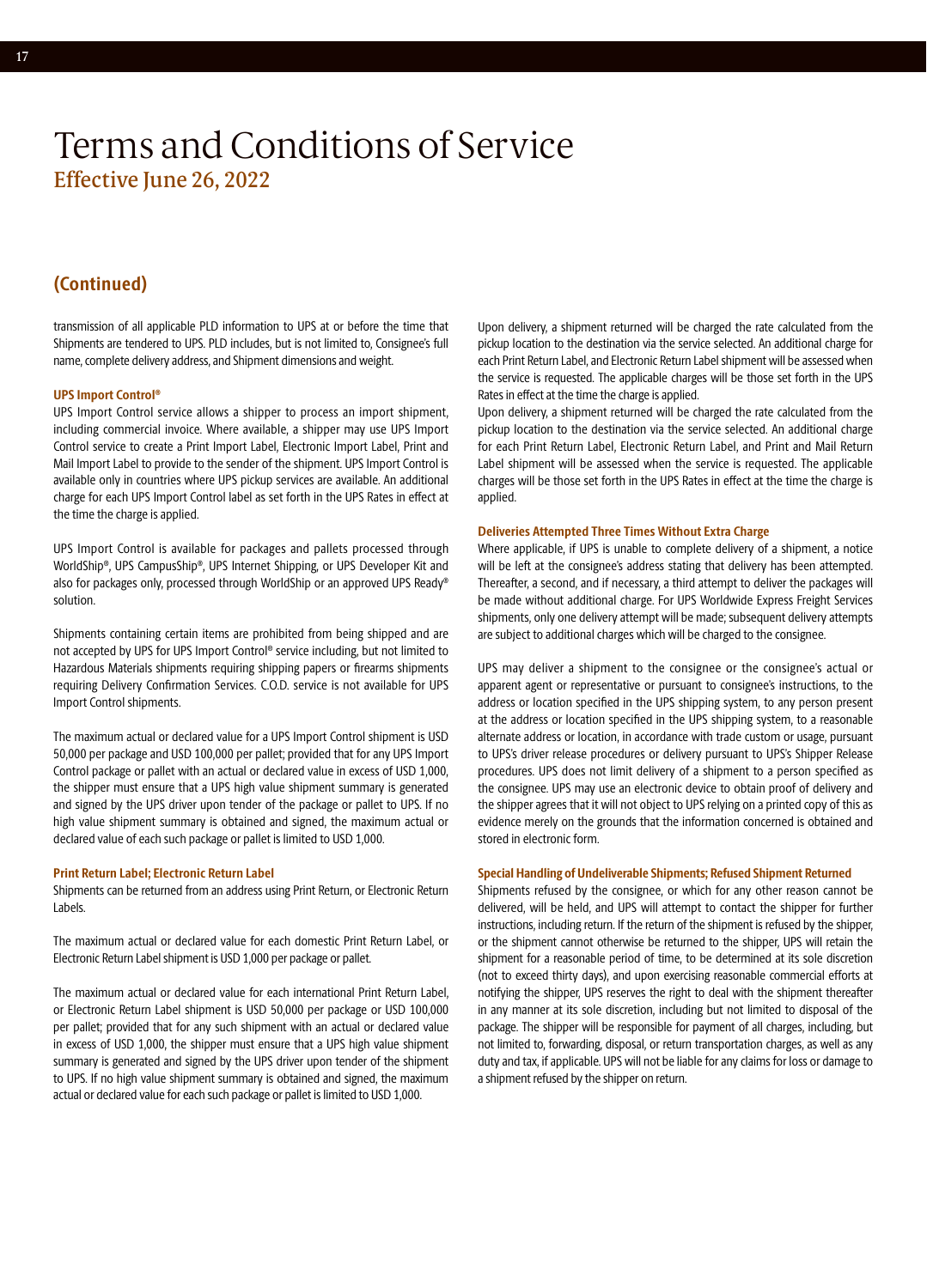### **(Continued)**

#### **Refusal and Suspension of Service**

If it comes to the attention of UPS that any shipment does not meet any of the above restrictions or conditions, UPS may refuse to transport the relevant shipment, if carriage is in progress, UPS may suspend carriage and hold the shipment. UPS further reserves the right to deal with such a shipment in any manner in its sole discretion and solely at the shipper's risk and expense, including but not limited to, returning the shipment to the shipper, submitting the shipment to government authorities, or disposing of such shipment.

UPS also reserves the right to refuse to provide service, among other reasons, for any shipment which by reason of the character of its contents may, in the sole judgment of UPS, soil, taint, or otherwise damage other shipments or UPS's equipment, or which is improperly or insecurely packed or wrapped. In addition, UPS reserves the right either to refuse to provide service for any shipment to or from any location, or to provide alternative service arrangements, when, among other reasons, UPS, in its sole discretion, deems that it is unsafe or economically or operationally impracticable to provide service.

UPS may at its option suspend transportation of any shipment if goods are found not to be acceptable for transportation for any reason whatsoever, if UPS cannot effect delivery at the third attempt to do so, if the consignee refuses to accept delivery, or if it cannot collect amounts due from the receiver on delivery. The shipper will be responsible for payment of all charges, calculated in accordance with the then current UPS rates, caused by such suspension of transportation, including, but not limited to, forwarding, disposal, or return of transportation charges as well as any duty or tax, if applicable.

The shipper will be responsible for the reasonable costs and expenses of UPS (including storage), for such losses, taxes and customs duties as UPS may suffer and for all claims made against UPS because a shipment does not meet any of the restrictions or conditions in the Commodities Handled and Restrictions on Service clause above or because of any refusal or suspension of carriage or return of a shipment by UPS pursuant to these terms.

UPS will not be liable or responsible for the loss of or damage to any shipment, the contents of which UPS is not authorised to accept, which UPS states it will not accept, or which UPS has a right to refuse. If UPS suspends service as set forth in these terms, the payer of any transportation charges shall not be entitled to a refund. Acceptance for carriage of any shipment that UPS does not accept for transportation or which shippers are prohibited from shipping, does not constitute a waiver of any provisions of these terms or the terms set forth in the Rate and Service Guide, or on [ups.com](http://ups.com)®.

#### **Hold for Pickup and Hold at Location Services**

At the time a shipper tenders a shipment to UPS, the shipper may request that UPS hold a domestic package at a designated UPS Customer Centre for pickup by the consignee. For each such shipment, the shipper will complete an address label showing the words "Hold for Pickup," the consignee's name, telephone number, the name of a contact person, and the full address of the designated UPS Customer Centre. In addition, the shipper will apply a UPS Hold for Pickup label below the address label on the shipment. Hold for Pickup is not available for international package shipments.

For UPS Worldwide Express Freight Services shipments, the shipper may request that UPS hold a UPS Worldwide Express Freight Services shipment at a UPS Worldwide Express Freight Centre location for pickup by the consignee. For each such shipment, the shipper will complete an address label showing the words "Hold for Pickup," the consignee's name, telephone number, the name of a contact person, and the full address of the consignee (designated UPS Worldwide Express Freight Centre address not required).

UPS will hold the shipment at the designated UPS Customer Centre or UPS Worldwide Express Freight Centre and will attempt to contact the consignee at the telephone number shown on the label. Shipments not picked up within five (5) business days from the date of arrival will be considered undeliverable.

"UPS Worldwide Express Freight Centre" means a UPS facility where a shipper may tender UPS Worldwide Express Freight Services pallets to UPS for transportation, and a consignee or other recipient may receive a pallet for delivery. UPS Worldwide Express Freight Centres available in Asia-Pacific are listed at [ups.com](http://ups.com)® under Global Locator section.

#### **Packaging**

It is the responsibility of the shipper to ensure that proper packaging is used and that contents are adequately and securely packed, wrapped and cushioned for transportation. The use of UPS-provided packaging (including but not limited to materials, supplies and assistance) is not a guarantee that an item is sufficiently packaged for transportation.

When shipping certain electronic media containing sensitive personal information, it is recommended that the shipper retain a copy of the data and secure the data on the electronic media through encryption or other technological means. UPS is not liable or responsible for loss of, damage to, or irretrievability of data stored on electronic media, or loss of information.

UPS Worldwide Express Freight Services shipments must be palletised, stackable, able to be lifted by forklift, and shrink-wrapped or banded to a skid. Shipper must ensure that pallets and packaging comply with all applicable laws and regulations of the origin and destination country.

#### **Right of Inspection**

UPS reserves the right, but is not required, to open and inspect any shipment tendered to it for transportation.

In addition, UPS is a regulated cargo agent and is subjected to security screening and clearing procedures by the local airport police and relevant authorities in accordance with local law, and that civil and criminal penalties, including forfeiture and sale, may be imposed for making false, fraudulent statements, or consigning explosives or explosive devices without lawful authority.

#### **Provisions for Customs Clearance of International Shipments**

The shipper must provide required documentation for customs clearance. By providing required documentation, the shipper certifies that all statements and information relating to exportation and importation are true and correct. Furthermore, the shipper understands that UPS is a regulated cargo agent and is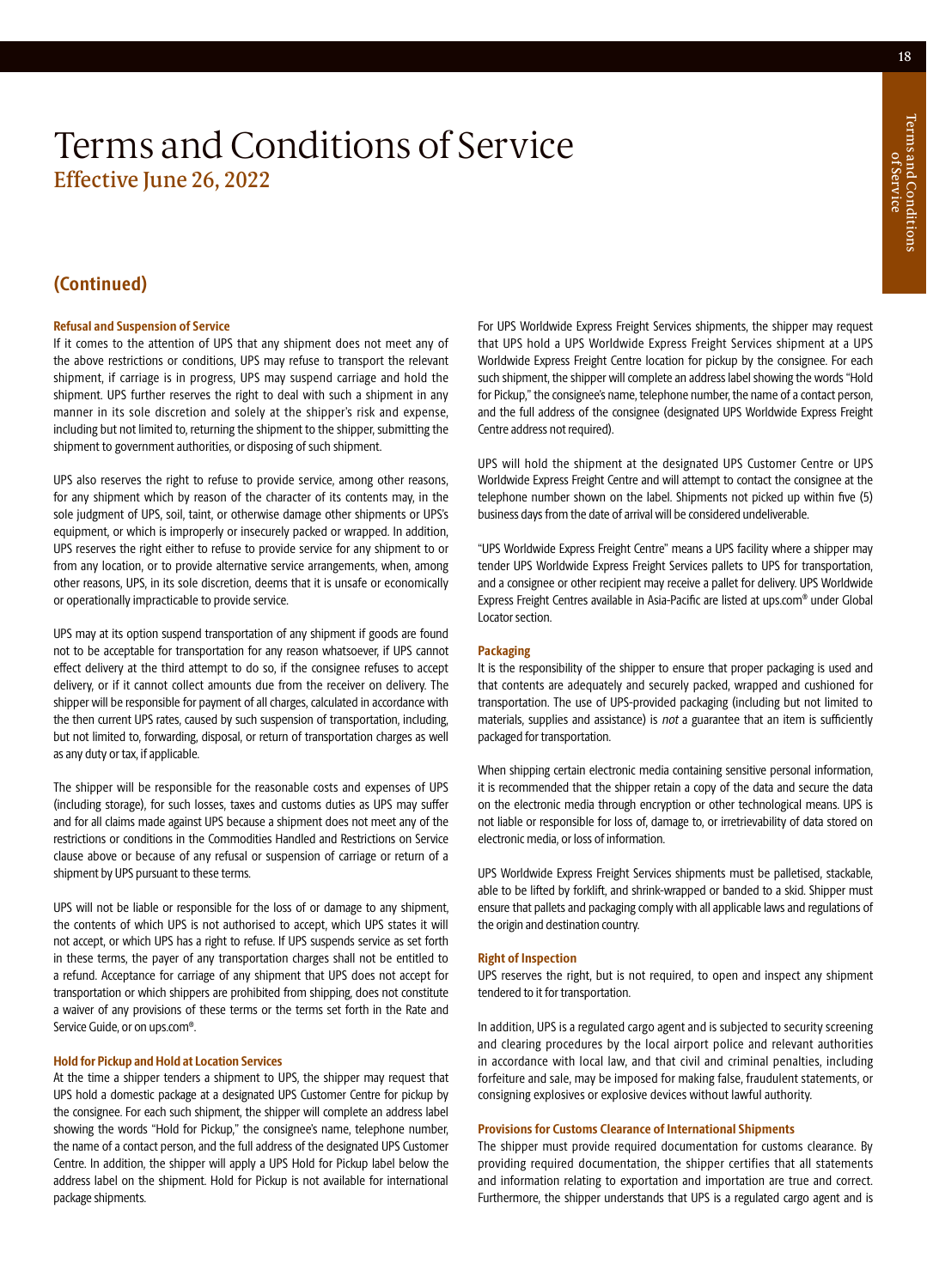### **(Continued)**

subjected to security screening and clearing procedures by the local airport police and relevant authorities in accordance with local law, and that civil and criminal penalties, including forfeiture and sale, may be imposed for making false or fraudulent statements or consigning explosives or explosive devices without lawful authority. When a shipment is tendered to UPS, UPS is thereby appointed as the agent for performance of customs clearance, where applicable. UPS is specified as the nominal consignee for the purpose of designating a customs broker to perform customs clearance.

Customs penalties, storage charges, or other expenses incurred as a result of an action by customs or failure by the shipper or consignee to provide proper documentation or to obtain a required license or permit will be charged to the consignee along with any applicable duty or tax. The shipper shall be liable in the event of non-payment by the consignee. Where applicable, UPS provides brokerage service at no additional charge for routine customs clearance subject to any conditions stipulated in the effective UPS Rate and Service Guide. Additional charges may be applied for the complex clearance procedures listed in the Rate Guide.

#### **Rates**

The effective rates are the UPS Rates published in the effective UPS Rate and Service Guide for the service selected by the shipper, which apply to the shipper and the shipment and are in effect at the time of shipping, plus any additional charges or rates for nonstandard service, additional or nonstandard usage, and any other additional charges referenced in the effective UPS Rate and Service Guide, or those applicable additional rates set out in any customised contracts. To determine the amount of any charge for UPS service, consult the effective UPS Rates, available at [ups.com®](http://ups.com) and upon request at the local UPS office. UPS Worldwide Express Freight Services pallets that are processed as door-to-door pallets prior to drop off at a UPS Worldwide Express Freight Centre will receive door-to-door rates.

#### **Peak/Demand Surcharges**

One or more Peak/Demand Surcharges will apply to certain packages tendered to UPS for shipment during a peak or high demand period, based on service level and package characteristics. Details regarding the application of Peak/Demand Surcharges and peak or high demand periods are set forth at [www.ups.com/rates/sg](http://www.ups.com/rates/sg).

Peak/Demand Surcharges apply cumulatively if a package meets more than one of the specified criteria. Peak/Demand Surcharges apply in addition to any other applicable charges. No waiver, discount, or reduction of any type to the Peak/ Demand Surcharges shall apply unless UPS agrees in writing to such waiver, discount, or reduction with specific written reference to the Peak/Demand Surcharges.

#### **Payment**

Unless paid before shipment, all charges must be paid within 7 days of receipt of invoice or within such other period as the shipper may have agreed in writing with UPS. Unless proved otherwise, an invoice shall be considered for this purpose to have been received three business days following the date of invoice.

Any payments made by UPS, including but not limited to taxes, duties or other levies, on behalf of the shipper, receiver or some other party, shall be due and payable by the shipper on demand. Notwithstanding any billing or payment option selected at the time of shipment, the shipper is ultimately liable for and agrees to pay all charges, including where the receiver or third party fails to pay any charges which they are due to pay. A late payment fee in the amount set out in UPS's invoice may be charged on any sums outstanding as of the specified payment due date. This is in addition to any legal rights and remedies available to UPS.

UPS shall have a general and continuing lien on any and all shipments for which services are being provided by UPS that come into UPS's actual or constructive possession or control for monies owed to UPS with regard to the shipment on which the lien is claimed and/or any and all prior shipment(s).

#### **Missing/Invalid Account Number or Refusal Fee**

A processing fee, set forth in the UPS Rates applicable to the shipment in effect at the time of shipping, will be charged for a missing or invalid account number when the account number is missing or it is not the correct account number for the bill-to party, or if it is the account number for a receiver or third party who fails to pay the shipping charges. In the event of nonpayment by the receiver or third party, the shipper will be billed a refusal fee plus the shipping charges.

#### **Interruption of Service**

If UPS is unable to start or continue with carriage of the shipper's shipment for a reason beyond its control, the shipper will not be able to claim that UPS is in breach of its agreement with the shipper but UPS will take all steps that are reasonably practicable in the circumstances to commence or continue the carriage.

UPS shall not be liable for, and the UPS Service Guarantee shall not apply to, any interruption of service due to causes beyond UPS's control including, but not limited to: the unavailability or refusal of a person to accept delivery of the shipment, acts of God, natural disasters, war risks, acts of terrorism, hijacking, robbery, acts of public authorities acting with actual or apparent authority, acts or omissions of customs or similar authorities, authority of law, insufficient information provided by a customer, the application of security regulations imposed by the government or otherwise applicable to the shipment, riots, a government agency hold, strikes or other labor disputes, civil unrest, disruptions of any kind in national or local air or ground transportation networks (including, but not limited to, UPS's transportation network), pandemic, epidemic, or other public health conditions, disruption or failure of communication and information systems, and adverse weather conditions.

#### **UPS Service Guarantee**

UPS's on-schedule delivery of shipments for certain services and destinations is supported by a money-back guarantee, as set forth in the Rate and Service Guide, Details of UPS's Service Guarantee, including its applicability and limitations, and the corresponding delivery and latest pick up time for the relevant service and destination are as set out on the UPS website [\(ups.com®](http://ups.com)) current at the time the goods are accepted for carriage and can also be confirmed by contacting the local UPS office. Where the Service Guarantee operates, and the conditions for the Service Guarantee as set forth in the Rate and Service Guide are fulfilled, if UPS fails to attempt delivery within the applicable time period, UPS will on request, at its option, either refund or credit the shipper (or any other person who paid for the carriage) with the shipping charges (or, in the case that only some of the packages or pallets in a multiple package or pallet shipment fail to meet the applicable time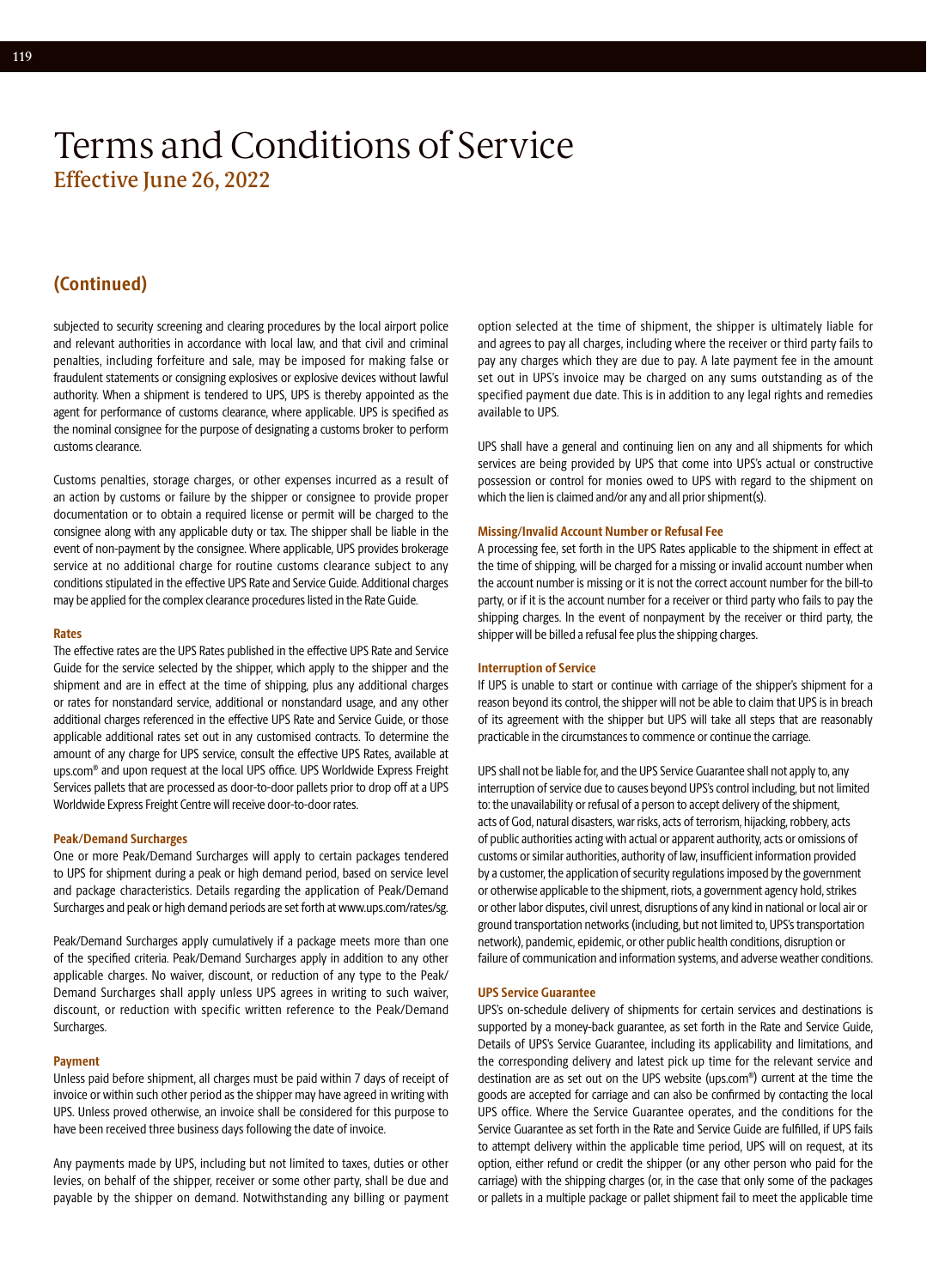### **(Continued)**

limit, the proportionate part of the shipping charges relating to those packages or pallets), net of any surcharges, Value Added Tax, duties or any taxes and levies. UPS must also be notified in writing or by telephone within 15 calendar days after the scheduled delivery for all Guaranteed Service Refund claims.

The Service Guarantee does not apply where late delivery results from noncompliance with the restrictions or conditions in the Commodities Handled and Restrictions on Service clause, from the exercise of any lien by UPS in accordance with these terms, where either the Refusal and Suspension of Service clause or the Interruption of Service clause apply. The UPS Service Guarantee does not apply to (i) packages or pallet subject to a Large Package Surcharge, Oversize Pallet Handling Surcharge or Additional Handling Charge; (ii) shipments containing any package that exceed maximum size or weight limits; (iii) shipments containing any package or pallet subject to a Large Package Surcharge, Oversize Pallet Handling Surcharge, Additional Handling Charge, or that exceed maximum size or weight limits; (iv) any shipments containing International Dangerous Goods (IDG), or (v) shipments without timely upload of PLD. For UPS Worldwide Express Freight Services shipments, the Service Guarantee shall apply to a shipment in excess of 2 tons or 4,400 pounds only if the shipper obtained confirmation of eligibility for the Service Guarantee, prior to tender of the shipment to UPS for service.

For the avoidance of doubt, UPS's liability under the Service Guarantee is limited to the above and the Service Guarantee does not otherwise constitute any form of undertaking or representation that the shipment will arrive by any particular time.

UPS may also cancel or suspend the UPS Service Guarantee for any service(s), and for any period of time, as determined by UPS in its sole discretion, and without prior notice.

#### **Billing Options**

The amount billed includes, but is not limited to, shipping charges, duties and taxes, if applicable. Unless otherwise restricted in the origin or destination country, UPS provides the following selection of payer options:

Bill Shipping Charges to:

- (a) Shipper The shipper pays all shipping charges.
- (b) Receiver The receiver pays all shipping charges.
- (c) Third Party The designated third party pays all shipping charges. This option is subject to the third party having a UPS account. Shipper must indicate the third party's name, account number, and country in the appropriate section of the UPS Waybill.

#### Bill Duties and Taxes to:

- (a) Shipper The shipper pays all duties and taxes.
- (b) Receiver The receiver pays all duties and taxes.
- (c) Third Party The designated third party pays all duties and taxes. This option is subject to the third party having a UPS account. Shipper must indicate the third party's name, account number, and country in the appropriate section of the UPS Waybill.

Shipper guarantees payment of all charges payable to UPS by the receiver or third party designated on the waybill. For all shipments where the shipper is not paying the shipping charges, the shipper must notify the bill payer prior to shipping, and that option must be indicated on the UPS Waybill in the space provided. UPS reserves the right in its sole discretion to request advance payment of shipping charges for any package or pallet sent to or from any international destination or origin.

An additional Duty and Tax Forwarding Surcharge will apply if the shipper selects a billing option in which duties and taxes are to be paid outside of the destination country.

#### **Responsibility For Loss or Damage**

Where Convention for the Unification of Certain Rules Relating to International Carriage by Air signed at Warsaw on October 12, 1929 (and any amendments thereto, including the Additional Protocol No.4 signed at Montreal on September 1975, or the Convention for the Unification of Certain Rules for International Carriage by Air (Montreal, May 28, 1999)) or CMR Conventions or any national laws implementing or adopting these conventions apply (for convenience collectively referred to as "Convention Rules") or where (and to the extent that) other mandatory national law applies, the liability of UPS is governed by and will be limited according to the applicable rules.

Where Convention Rules or other mandatory national laws do not apply, UPS will only be liable for failure to act with reasonable care and skill and its liability shall be exclusively governed by these terms and (save in the case of personal injury or death) limited to proven damages up to an amount not exceeding USD 100 per shipment, or per pallet in a UPS Worldwide Express Freight Services shipment, unless a higher value has been declared by the shipper as hereafter provided. If the claimant (or any person from whom he derives his right to claim) has caused or contributed to any loss, damage or delay to a shipment, any liability UPS may incur in respect thereof (limited as above) may be reduced or extinguished in accordance with the law applicable to such contributory negligence.

The shipper may increase UPS's liability limit up to the actual value of the shipment by declaring a higher value for carriage and paying an additional charge as stated in the Rate and Service Guide. The declared value for carriage shall not exceed the actual value of the shipment or the actual value limits specified in the Commodities Handled and Restrictions on Service clause, whichever is lower.

Specifically for permitted shipments of jewelry, unset precious stones, and industrial diamonds, the declared value (and consequently UPS's liability limit for such shipments) shall not exceed the actual value of the shipment and is subject to a further maximum limit of USD 1,000 per package or pallet (or the local currency equivalent) or USD 2,500 per package or per pallet (or the local currency equivalent) if such a shipment is tendered from eligible origins to eligible destinations set forth at [ups.com/jewelry.](https://www.ups.com/jewelry)

UPS does not offer shippers' cargo insurance. Shippers desiring cargo insurance or all risk insurance should purchase such insurance from third parties.